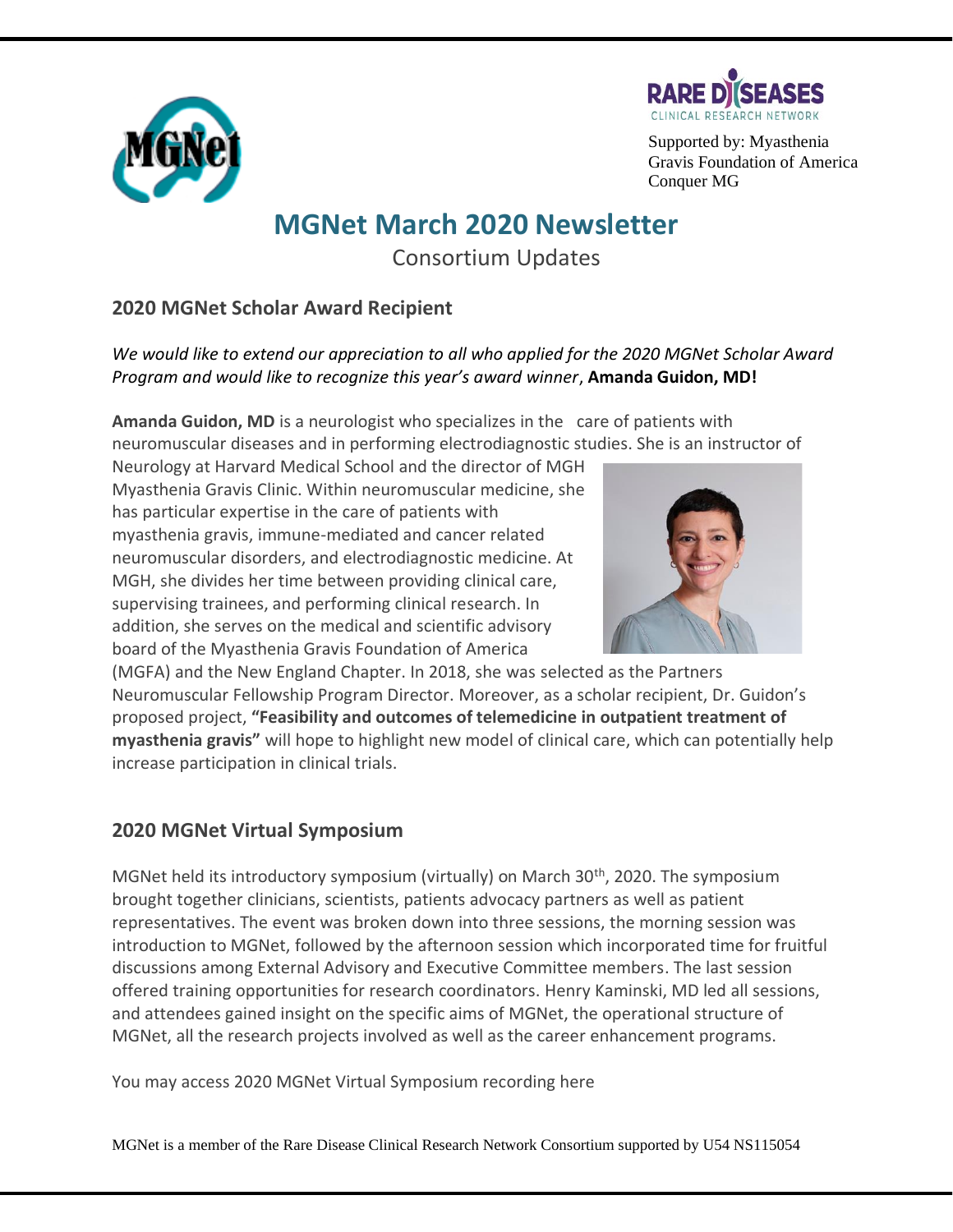[https://www.youtube.com/watch?v=-](https://www.youtube.com/watch?v=-KoqJbwQ5I4&feature=youtu.be&fbclid=IwAR3uZ5Sauvslx8O2V4p0H5cki1Mwb4y4QY6MH-rI38jLq6Vfyb8CEBR5ZH0) [KoqJbwQ5I4&feature=youtu.be&fbclid=IwAR3uZ5Sauvslx8O2V4p0H5cki1Mwb4y4QY6](https://www.youtube.com/watch?v=-KoqJbwQ5I4&feature=youtu.be&fbclid=IwAR3uZ5Sauvslx8O2V4p0H5cki1Mwb4y4QY6MH-rI38jLq6Vfyb8CEBR5ZH0) [MH-rI38jLq6Vfyb8CEBR5ZH0](https://www.youtube.com/watch?v=-KoqJbwQ5I4&feature=youtu.be&fbclid=IwAR3uZ5Sauvslx8O2V4p0H5cki1Mwb4y4QY6MH-rI38jLq6Vfyb8CEBR5ZH0)

## **MGNet COVID-19 Webinar**

The Myasthenia Gravis Rare Disease Clinical Research Network (MGNet) put together an informative webinar titled *Coronavirus: What MG Patients should know* to present information on the coronavirus pandemic and its impact on MG patients. Dr. Henry Kaminski, Meta A. Neumann Professor and Chair of the Department of Neurology at the George Washington University and Dr. Hana Akselrod, MD Assistant Professor of Medicine in the division of Infectious Diseases at George Washington University provided presentation that highlighted, virus features, some of the clinical symptoms to watch out for as well as possible pharmacologic treatments underway. The presentation concludes addressing the most common asked questions from MG patients. MGNet hopes to continue to generate more educational and informative contents like this for the MG community.

You may access MGNet COVID-19 Webinar recording here [https://www.youtube.com/watch?v=-](https://www.youtube.com/watch?v=-KoqJbwQ5I4&feature=youtu.be&fbclid=IwAR3uZ5Sauvslx8O2V4p0H5cki1Mwb4y4QY6MH-rI38jLq6Vfyb8CEBR5ZH0) [KoqJbwQ5I4&feature=youtu.be&fbclid=IwAR3uZ5Sauvslx8O2V4p0H5cki1Mwb4y4QY6](https://www.youtube.com/watch?v=-KoqJbwQ5I4&feature=youtu.be&fbclid=IwAR3uZ5Sauvslx8O2V4p0H5cki1Mwb4y4QY6MH-rI38jLq6Vfyb8CEBR5ZH0) [MH-rI38jLq6Vfyb8CEBR5ZH0](https://www.youtube.com/watch?v=-KoqJbwQ5I4&feature=youtu.be&fbclid=IwAR3uZ5Sauvslx8O2V4p0H5cki1Mwb4y4QY6MH-rI38jLq6Vfyb8CEBR5ZH0)



MGNet is a member of the Rare Disease Clinical Research Network Consortium supported by U54 NS115054